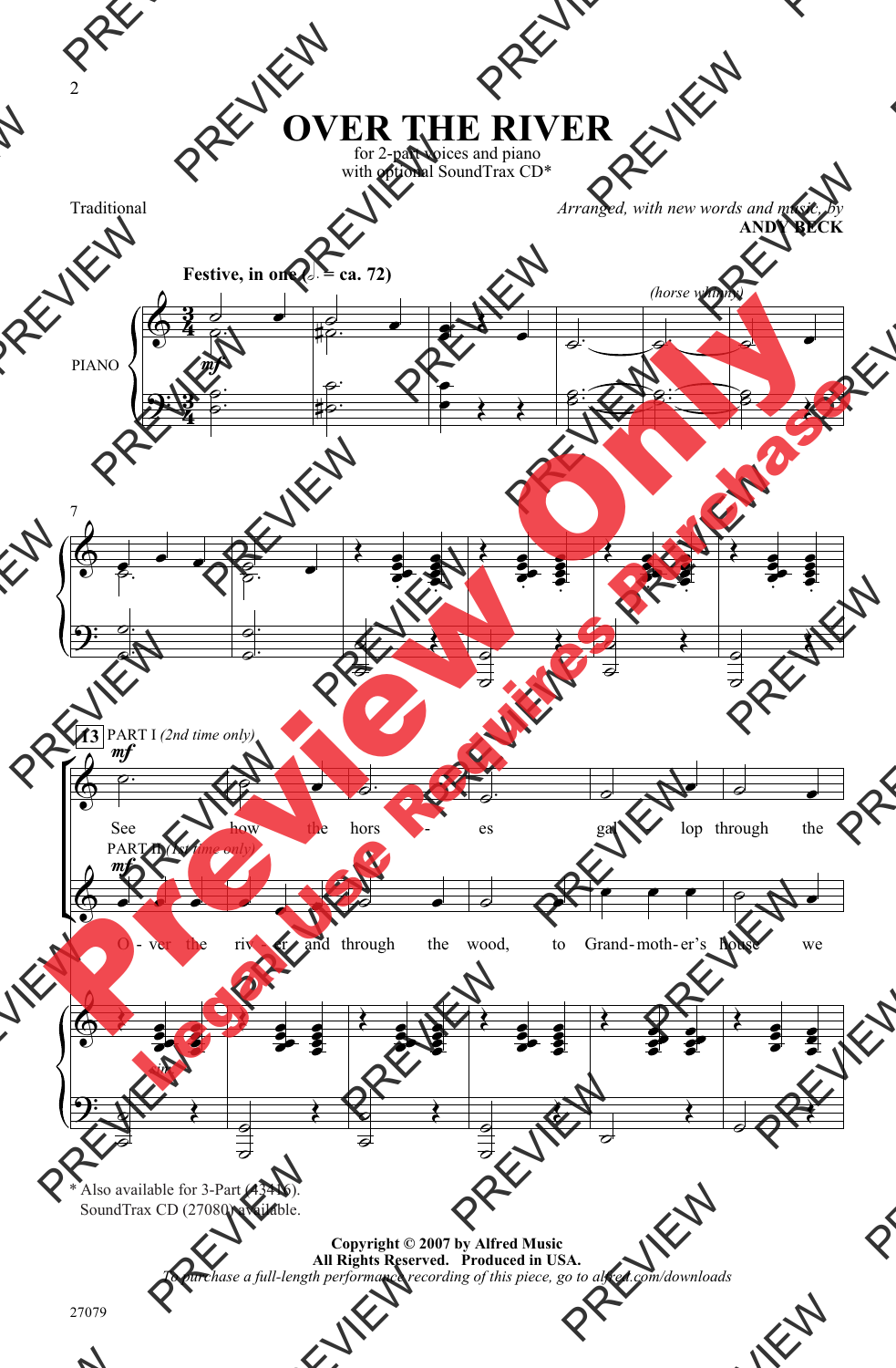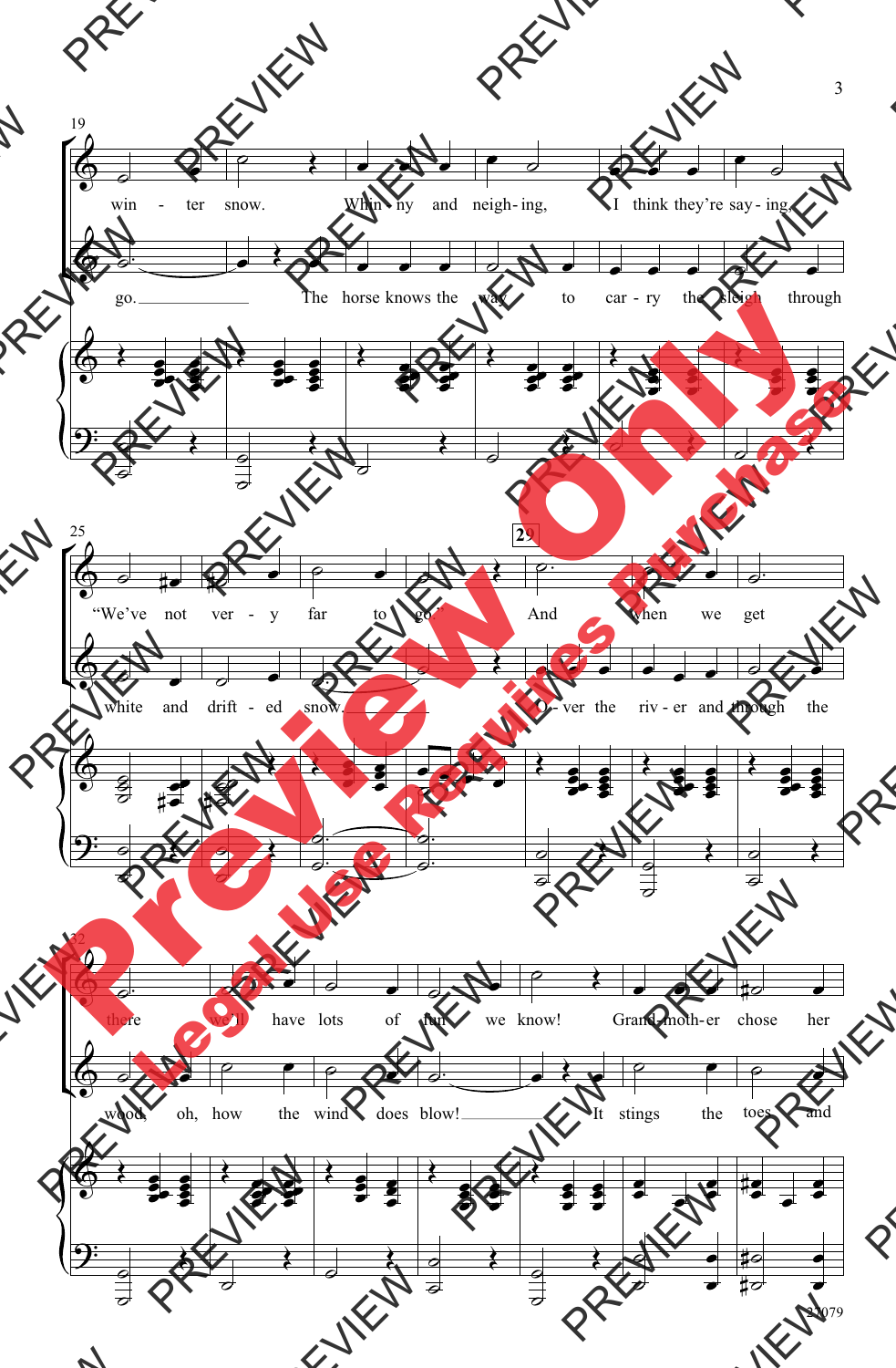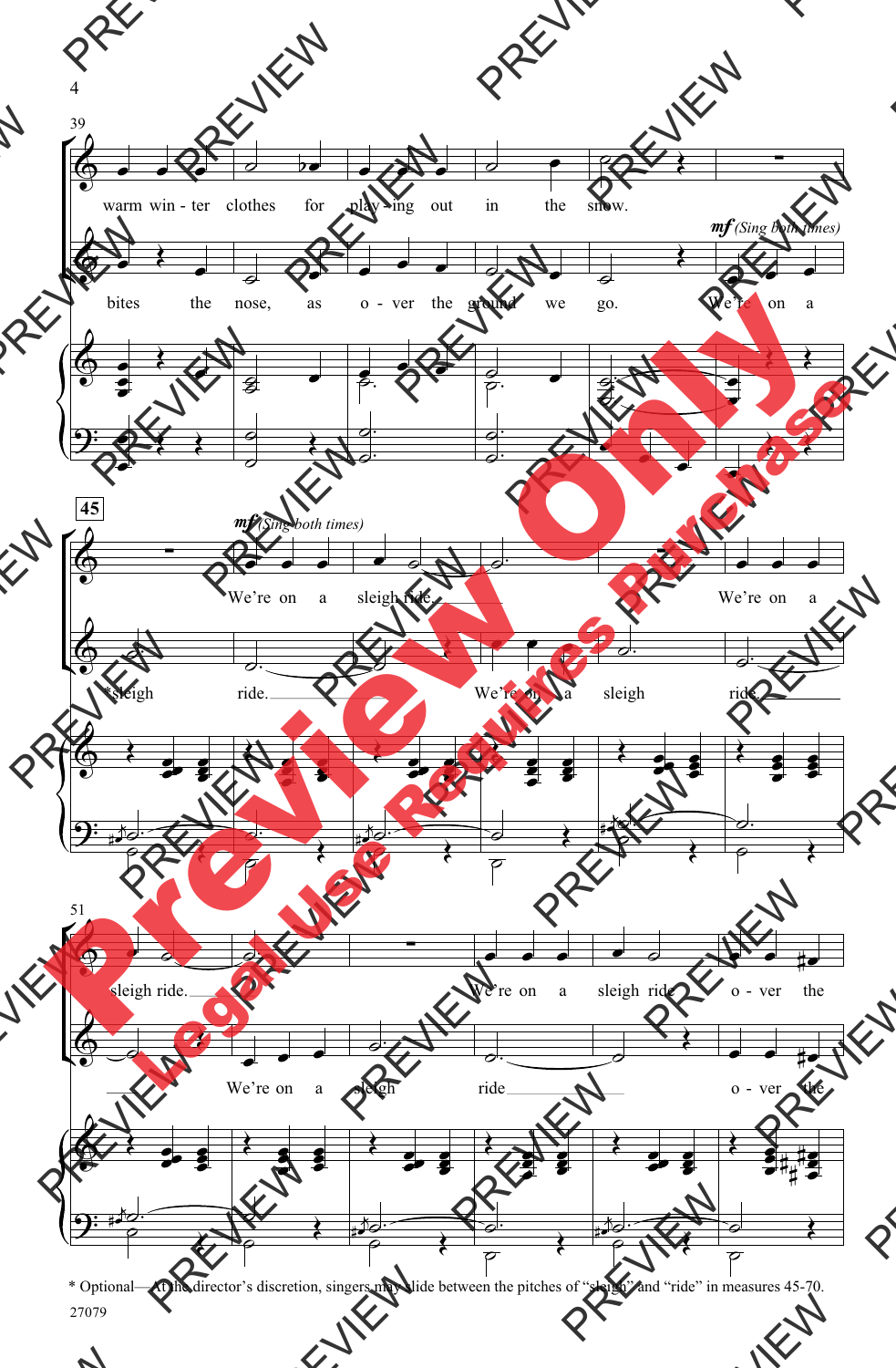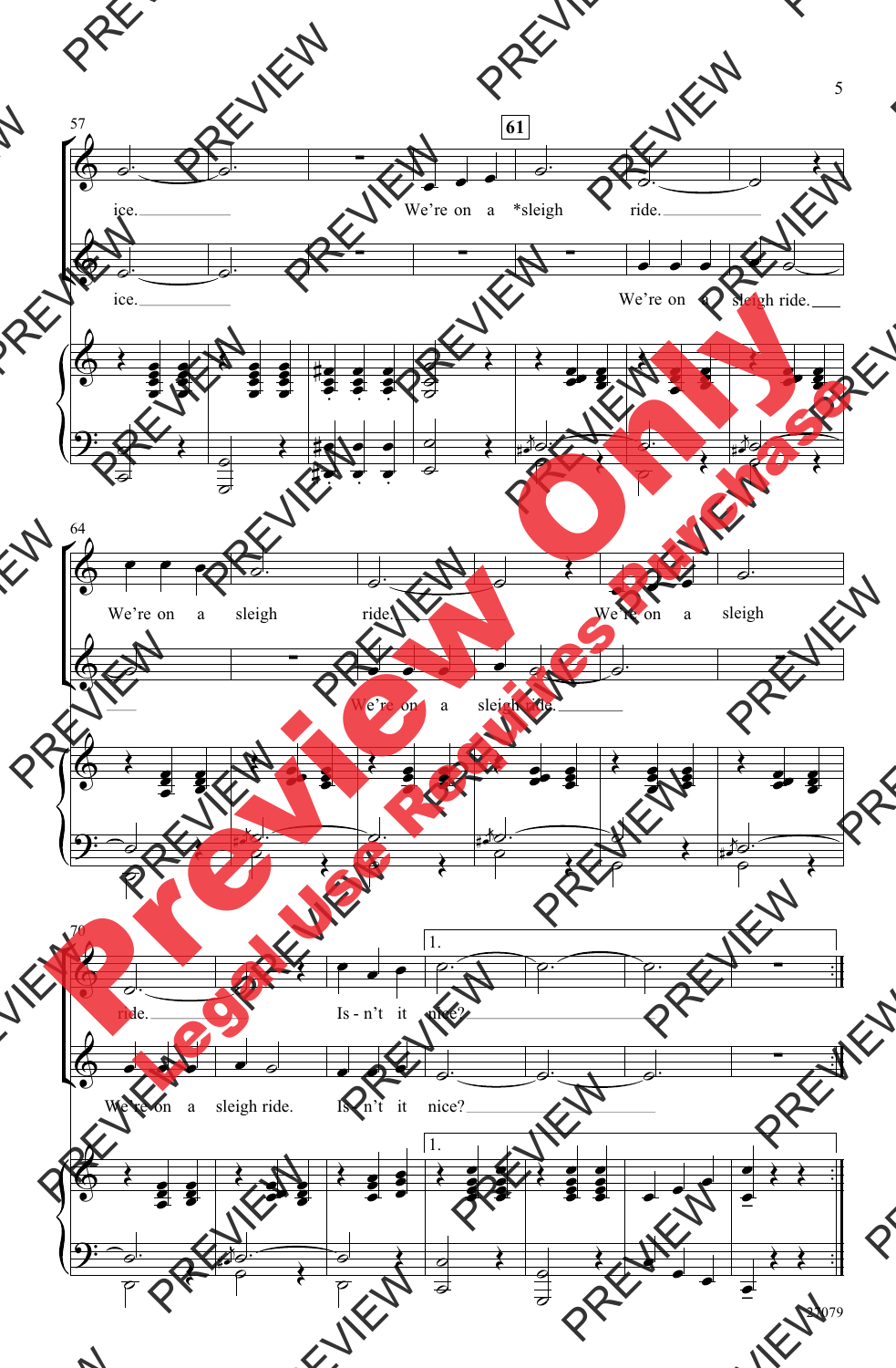

27079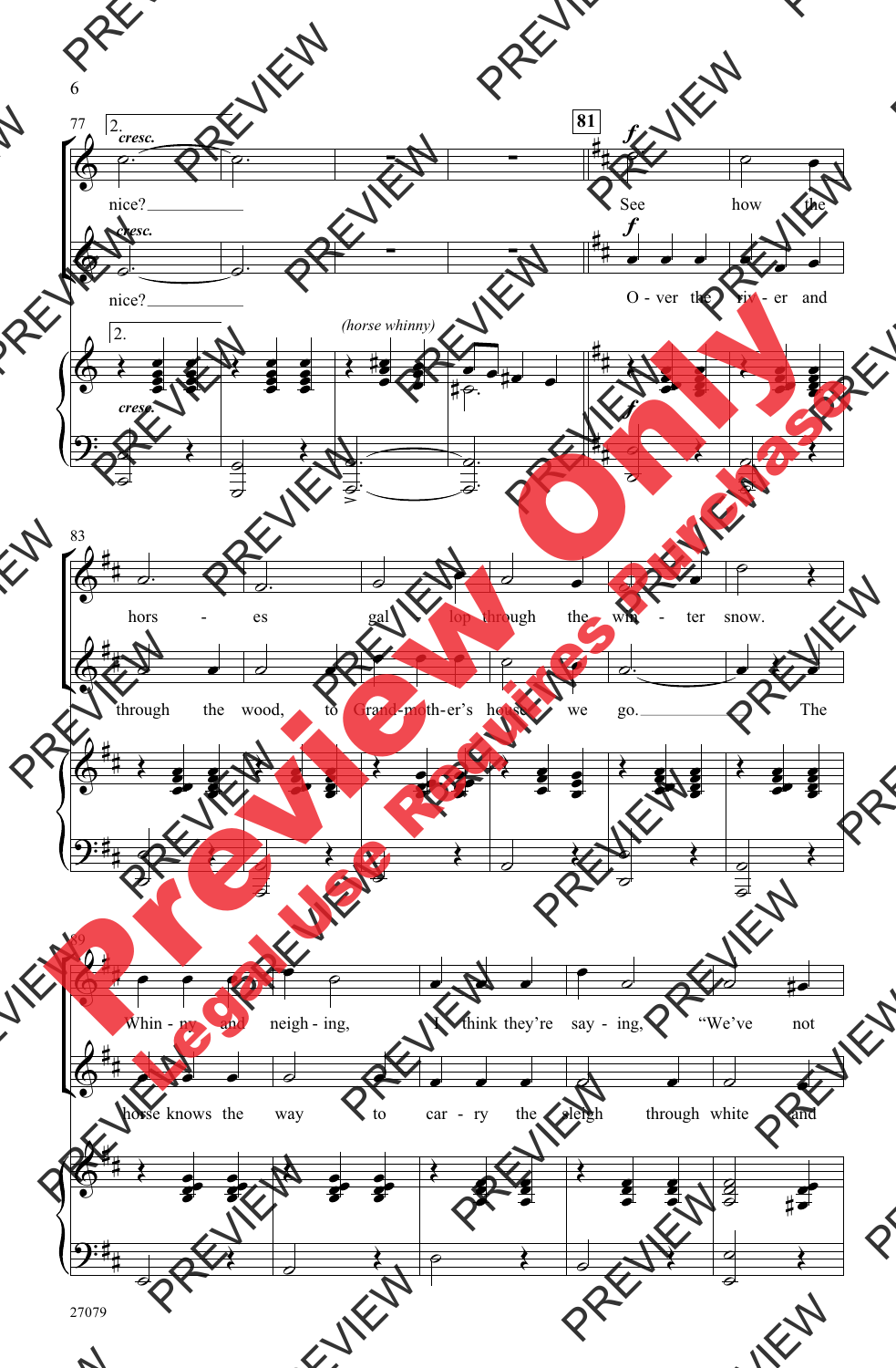

27079